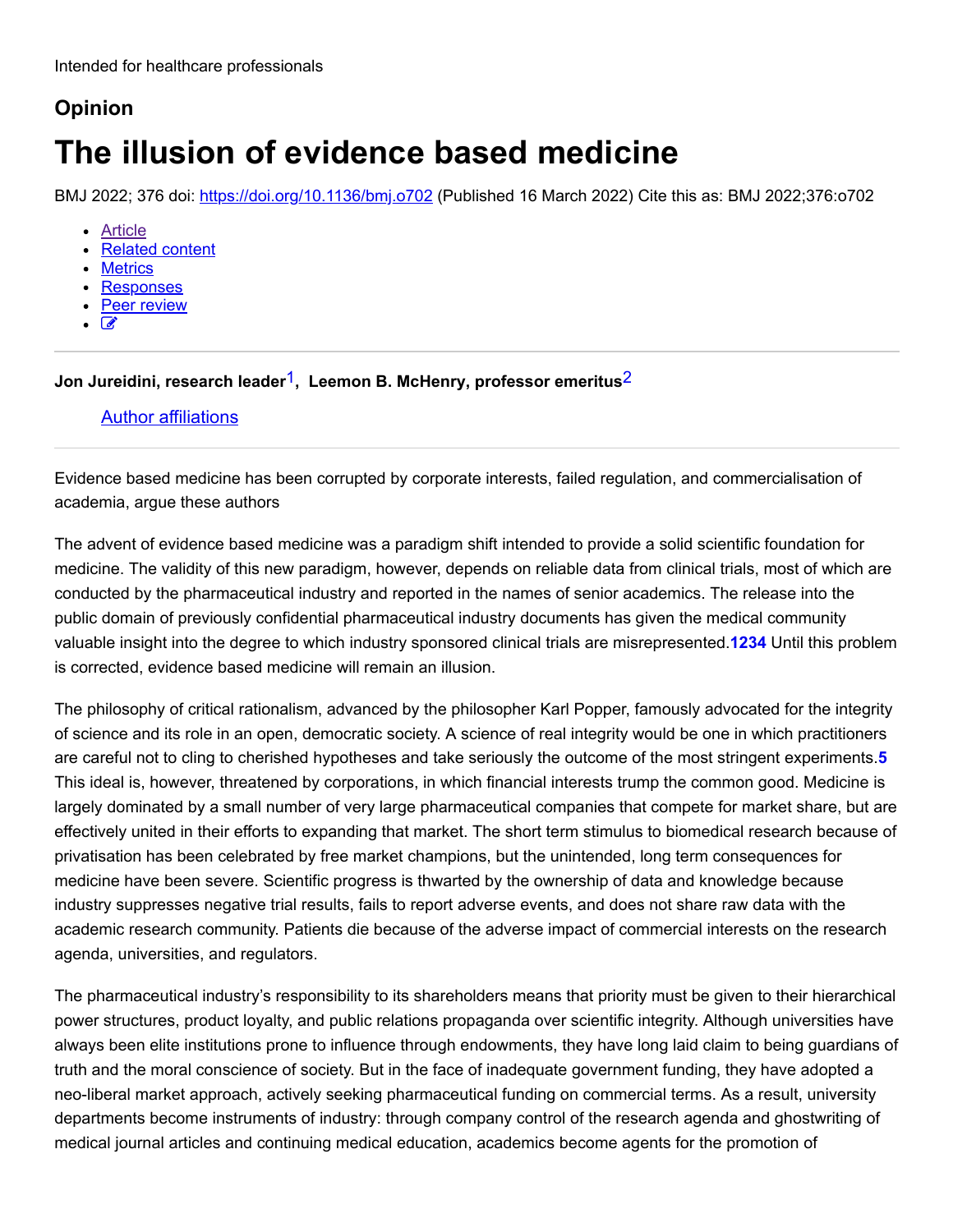<span id="page-1-0"></span>commercial products.**[6](#page-2-5)** When scandals involving industry-academe partnership are exposed in the mainstream media, trust in academic institutions is weakened and the vision of an open society is betrayed.

<span id="page-1-1"></span>The corporate university also compromises the concept of academic leadership. Deans who reached their leadership positions by virtue of distinguished contributions to their disciplines have in places been replaced with fundraisers and academic managers, who are forced to demonstrate their profitability or show how they can attract corporate sponsors. In medicine, those who succeed in academia are likely to be key opinion leaders (KOLs in marketing parlance), whose careers can be advanced through the opportunities provided by industry. Potential KOLs are selected based on a complex array of profiling activities carried out by companies, for example, physicians are selected based on their influence on prescribing habits of other physicians.**[7](#page-2-6)** KOLs are sought out by industry for this influence and for the prestige that their university affiliation brings to the branding of the company's products. As well paid members of pharmaceutical advisory boards and speakers' bureaus, KOLs present results of industry trials at medical conferences and in continuing medical education. Instead of acting as independent, disinterested scientists and critically evaluating a drug's performance, they become what marketing executives refer to as "product champions."

<span id="page-1-2"></span>Ironically, industry sponsored KOLs appear to enjoy many of the advantages of academic freedom, supported as they are by their universities, the industry, and journal editors for expressing their views, even when those views are incongruent with the real evidence. While universities fail to correct misrepresentations of the science from such collaborations, critics of industry face rejections from journals, legal threats, and the potential destruction of their careers.**[8](#page-2-7)** This uneven playing field is exactly what concerned Popper when he wrote about suppression and control of the means of science communication.**[9](#page-2-8)** The preservation of institutions designed to further scientific objectivity and impartiality (i.e., public laboratories, independent scientific periodicals and congresses) is entirely at the mercy of political and commercial power; vested interest will always override the rationality of evidence.**[10](#page-2-9)**

<span id="page-1-4"></span><span id="page-1-3"></span>Regulators receive funding from industry and use industry funded and performed trials to approve drugs, without in most cases seeing the raw data. What confidence do we have in a system in which drug companies are permitted to "mark their own homework" rather than having their products tested by independent experts as part of a public regulatory system? Unconcerned governments and captured regulators are unlikely to initiate necessary change to remove research from industry altogether and clean up publishing models that depend on reprint revenue, advertising, and sponsorship revenue.

Our proposals for reforms include: liberation of regulators from drug company funding; taxation imposed on pharmaceutical companies to allow public funding of independent trials; and, perhaps most importantly, anonymised individual patient level trial data posted, along with study protocols, on suitably accessible websites so that third parties, self-nominated or commissioned by health technology agencies, could rigorously evaluate the methodology and trial results. With the necessary changes to trial consent forms, participants could require trialists to make the data freely available. The open and transparent publication of data are in keeping with our moral obligation to trial participants—real people who have been involved in risky treatment and have a right to expect that the results of their participation will be used in keeping with principles of scientific rigour. Industry concerns about privacy and intellectual property rights should not hold sway.

## **Footnotes**

Competing interests: McHenry and Jureidini are joint authors of *The Illusion of Evidence-Based Medicine: Exposing the Crisis of Credibility in Clinical Research* (Adelaide: Wakefield Press, 2020). Both authors have been remunerated by Los Angeles law firm, Baum, Hedlund, Aristei and Goldman for a fraction of the work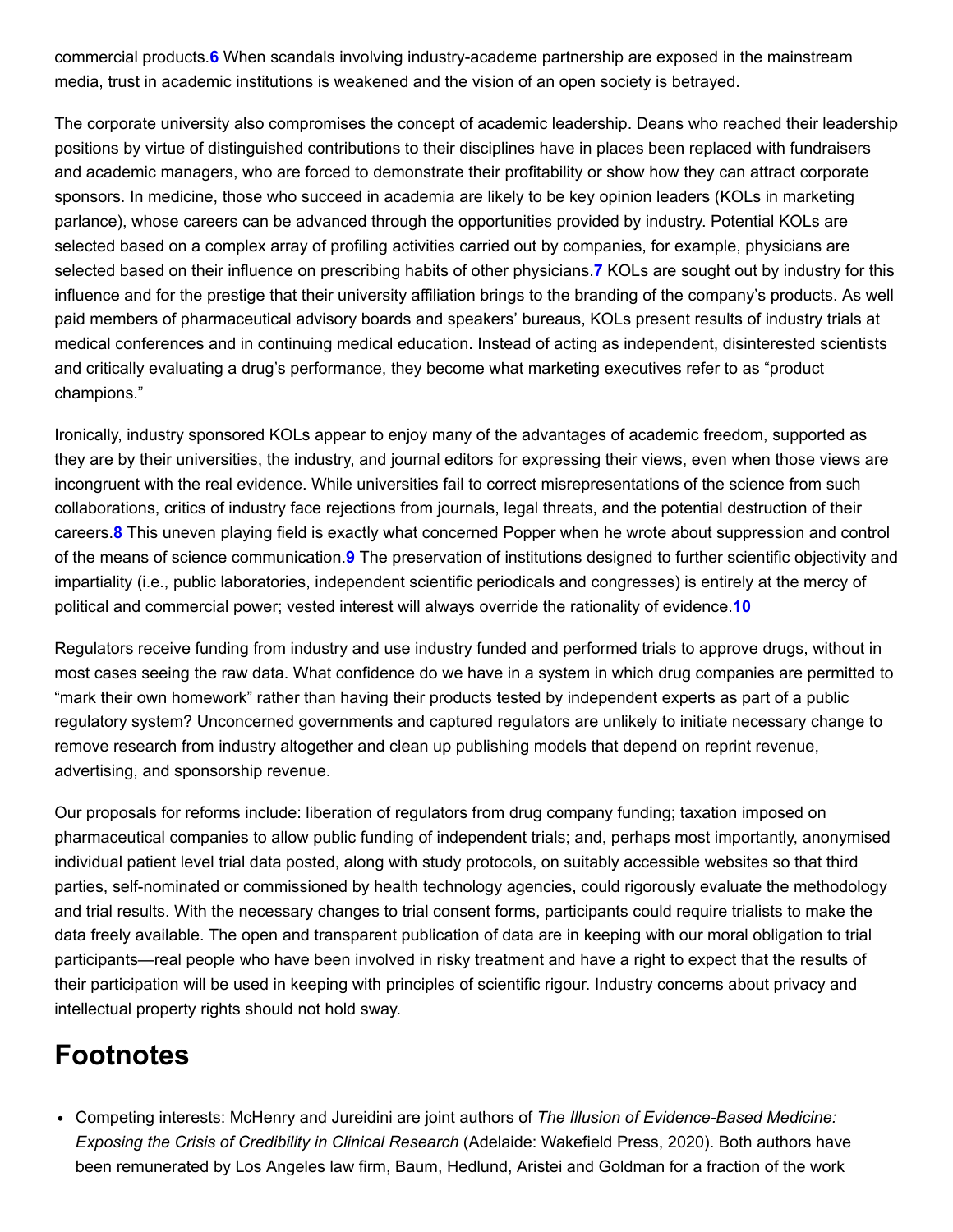they have done in analysing and critiquing GlaxoSmithKline's paroxetine Study 329 and Forest Laboratories citalopram Study CIT-MD-18. They have no other competing interests to declare.

Provenance and peer review: Not commissioned, externally peer reviewed

## **References**

- <span id="page-2-0"></span>1. <sup>⊌</sup>Steinman MA, Bero LA, Chren MM, Landefeld CS. Narrative review: the promotion of gabapentin: an analysis of internal industry documents. *Ann Intern Med*2006;**145**:284-93. doi:10.7326/0003-4819-145-4-200608150-00008 pmid:16908919 [CrossRef](https://www.bmj.com/lookup/external-ref?access_num=10.7326/0003-4819-145-4-200608150-00008&link_type=DOI) [PubMed](https://www.bmj.com/lookup/external-ref?access_num=16908919&link_type=MED&atom=%2Fbmj%2F376%2Fbmj.o702.atom) Web of [Science](https://www.bmj.com/lookup/external-ref?access_num=000239858800006&link_type=ISI) Google [Scholar](https://www.bmj.com/lookup/google-scholar?link_type=googlescholar&gs_type=article&author[0]=MA+Steinman&author[1]=LA+Bero&author[2]=MM+Chren&author[3]=CS+Landefeld&title=Narrative+review:+the+promotion+of+gabapentin:+an+analysis+of+internal+industry+documents&publication_year=2006&journal=Ann+Intern+Med&volume=145&pages=284-93)
- <span id="page-2-1"></span>2. ⊌Mukherjee D, Nissen SE, Topol EJ. Risk of cardiovascular events associated with selective COX-2 inhibitors. *JAMA*2001;**286**:954-9. doi:10.1001/jama.286.8.954. pmid:11509060 [CrossRef](https://www.bmj.com/lookup/external-ref?access_num=10.1001/jama.286.8.954&link_type=DOI) [PubMed](https://www.bmj.com/lookup/external-ref?access_num=11509060&link_type=MED&atom=%2Fbmj%2F376%2Fbmj.o702.atom) Web of [Science](https://www.bmj.com/lookup/external-ref?access_num=000170577300030&link_type=ISI) Google [Scholar](https://www.bmj.com/lookup/google-scholar?link_type=googlescholar&gs_type=article&author[0]=D+Mukherjee&author[1]=SE+Nissen&author[2]=EJ+Topol&title=Risk+of+cardiovascular+events+associated+with+selective+COX-2+inhibitors&publication_year=2001&journal=JAMA&volume=286&pages=954-9)
- <span id="page-2-2"></span>3. [↵](#page-0-2)Doshi P. Pandemrix vaccine: why was the public not told of early warning signs? *BMJ*2018;**362**:k3948doi:10.1136/bmj.k3948. [FREE](https://www.bmj.com/lookup/ijlink/YTozOntzOjQ6InBhdGgiO3M6MTQ6Ii9sb29rdXAvaWpsaW5rIjtzOjU6InF1ZXJ5IjthOjQ6e3M6ODoibGlua1R5cGUiO3M6NDoiRlVMTCI7czoxMToiam91cm5hbENvZGUiO3M6MzoiYm1qIjtzOjU6InJlc2lkIjtzOjE4OiIzNjIvc2VwMjBfMTIvazM5NDgiO3M6NDoiYXRvbSI7czoyMjoiL2Jtai8zNzYvYm1qLm83MDIuYXRvbSI7fXM6ODoiZnJhZ21lbnQiO3M6MDoiIjt9) Full Text Google [Scholar](https://www.bmj.com/lookup/google-scholar?link_type=googlescholar&gs_type=article&author[0]=P+Doshi&title=Pandemrix+vaccine:+why+was+the+public+not+told+of+early+warning+signs?&publication_year=2018&journal=BMJ&volume=362)
- <span id="page-2-3"></span>4. [↵](#page-0-3)Jureidini J, McHenry L, Mansfield P. Clinical trials and drug promotion: Selective reporting of Study 329. *Int J Risk Saf Med*2008;**20**:73-81doi:10.3233/JRS-2008-0426. [CrossRef](https://www.bmj.com/lookup/external-ref?access_num=10.3233/JRS-2008-0426&link_type=DOI) Google [Scholar](https://www.bmj.com/lookup/google-scholar?link_type=googlescholar&gs_type=article&author[0]=J+Jureidini&author[1]=L+McHenry&author[2]=P+Mansfield&title=Clinical+trials+and+drug+promotion:+Selective+reporting+of+Study+329&publication_year=2008&journal=Int+J+Risk+Saf+Med&volume=20&pages=73-81)
- <span id="page-2-4"></span>5. [↵](#page-0-4)Popper K. *The Logic of Scientific Discovery.*Basic Books, 1959. Google [Scholar](https://www.bmj.com/lookup/google-scholar?link_type=googlescholar&gs_type=article&q_txt=.+The+Logic+of+Scientific+Discovery.Basic+Books%2C+1959.)
- <span id="page-2-5"></span>6. [↵](#page-1-0)Bok D. *Universities in the Marketplace: The Commercialization of Higher Education.*Princeton University Press, 2003. Google [Scholar](https://www.bmj.com/lookup/google-scholar?link_type=googlescholar&gs_type=article&q_txt=.+Universities+in+the+Marketplace%3A+The+Commercialization+of+Higher+Education.Princeton+University+Press%2C+2003.)
- <span id="page-2-6"></span>7. [↵](#page-1-1)IntraMed. Criteria Used to Develop Influence Score. 2008. <https://www.industrydocumentslibrary.ucsf.edu/drug/docs/#id=shbn0225>
- <span id="page-2-7"></span>8. [↵](#page-1-2)Schafer A. Biomedical conflicts of interest: A defense of the sequestration thesis—Learning from the cases of Nancy Olivieri and David Healy. Journal of Medical Ethics. 2004;30:8-24.
- <span id="page-2-8"></span>9. [↵](#page-1-3)Popper K. *The Poverty of Historicism.*Routledge, 1961: 154-5. Google [Scholar](https://www.bmj.com/lookup/google-scholar?link_type=googlescholar&gs_type=article&q_txt=.+The+Poverty+of+Historicism.Routledge%2C+1961%3A+154-5.)
- <span id="page-2-9"></span>10. [↵](#page-1-4)Howick J. Exploring the asymmetrical relationship between the power of finance bias and evidence. *Perspect Biol Med*2019;**62**:159-87. doi:10.1353/pbm.2019.0009 pmid:31031303 [CrossRef](https://www.bmj.com/lookup/external-ref?access_num=10.1353/pbm.2019.0009&link_type=DOI) [PubMed](https://www.bmj.com/lookup/external-ref?access_num=31031303&link_type=MED&atom=%2Fbmj%2F376%2Fbmj.o702.atom) Google [Scholar](https://www.bmj.com/lookup/google-scholar?link_type=googlescholar&gs_type=article&author[0]=J+Howick&title=Exploring+the+asymmetrical+relationship+between+the+power+of+finance+bias+and+evidence&publication_year=2019&journal=Perspect+Biol+Med&volume=62&pages=159-87)

#### **[View Abstract](https://www.bmj.com/content/376/bmj.o702.abstract)**

- 
- 

## **Article tools**

#### **E[PDF](https://www.bmj.com/content/376/bmj.o702.full.pdf)**<sup>5</sup> responses

- **[Respond to this article](https://www.bmj.com/content/376/bmj.o702/submit-a-rapid-response)**
- <del>D</del>[Print](https://www.bmj.com/content/376/bmj.o702.full-text.print)
- **T[Alerts & updates](https://www.bmj.com/#mini-panel-jnl-bmj-article-page-alerts-1)**

### **Article alerts**

Please note: your email address is provided to the journal, which may use this information for marketing purposes.

### **Log in or register:**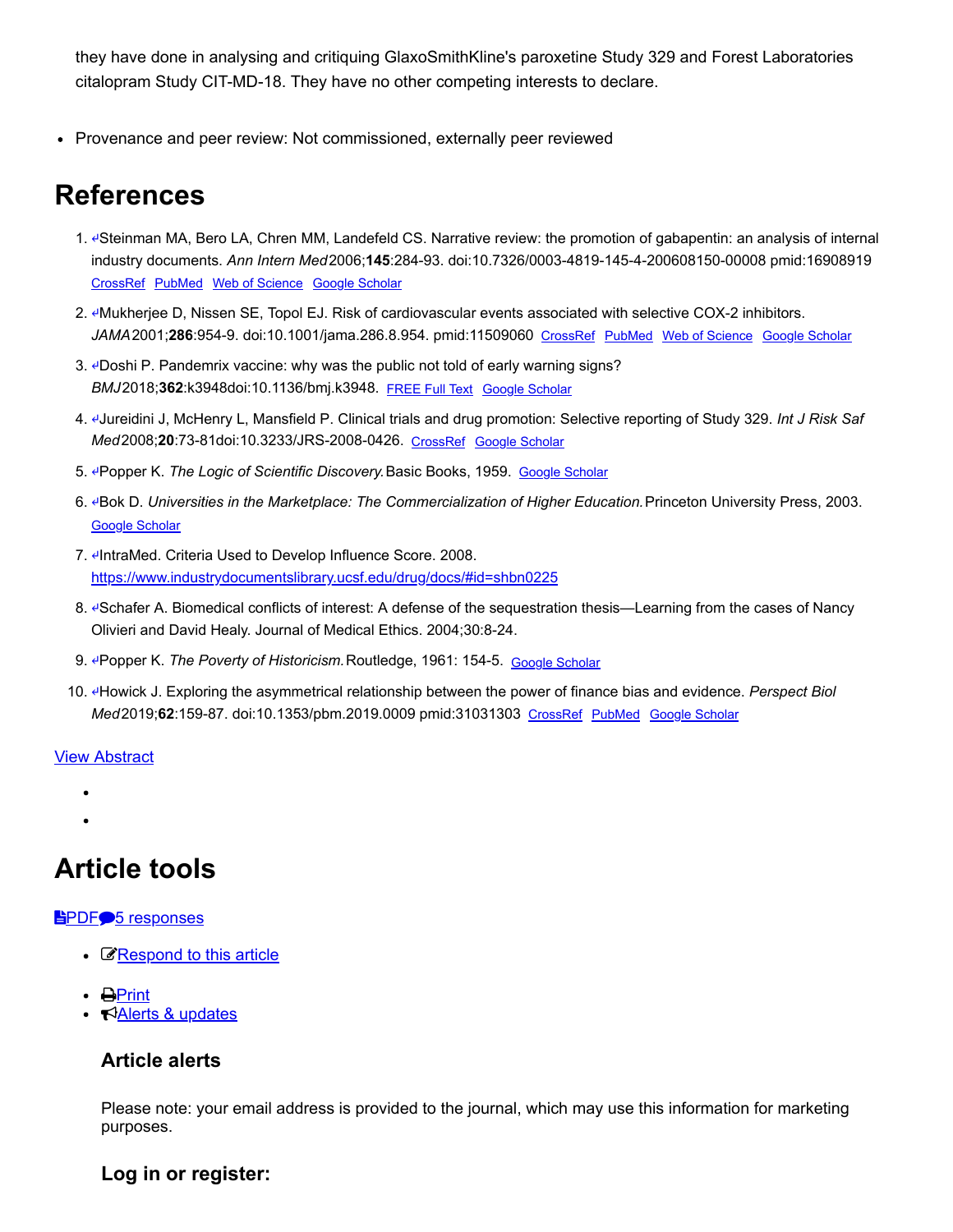| Username *                 |  |
|----------------------------|--|
| Password *                 |  |
| Log in                     |  |
| <b>Register for alerts</b> |  |

 $\bullet$  If you have registered for alerts, you should use your registered email address as your username • ©[Citation tools](https://www.bmj.com/#mini-panel-article-page-citation-download-1)

### **Download this article to citation manager**

Jureidini J, McHenry L B. The illusion of evidence based medicine BMJ 2022; 376 :o702 doi:10.1136/bmj.o702

- BibTeX (win & mac)
- EndNote (tagged)
- EndNote 8 (xml)
- RefWorks Tagged (win & mac)
- RIS (win only)
- Medlars

## **Help**

If you are unable to import citations, please contact technical support for your product directly (links go to external sites):

- **[EndNote](http://www.endnote.com/support/ensupport.asp)**
- [ProCite](http://www.procite.com/support/pcsupport.asp)
- [Reference](http://www.refman.com/support/rmsupport.asp) Manager
- [RefWorks](http://www.refworks.com/content/products/content.asp)
- [Zotero](http://www.zotero.org/support)
- [Request permissions](https://s100.copyright.com/AppDispatchServlet?publisherName=BMJ&publication=bmj&title=The%20illusion%20of%20evidence%20based%20medicine&publicationDate=03/16/2022&author=Jon%20Jureidini%2C%20Leemon%20B.%20McHenry&contentID=10.1136/bmj.o702&volumeNum=376&issueNum=&startPage=&endPage=©right=BMJ%20Publishing%20Group%20Ltd&oa=n&orderBeanReset=1&link_type=PERMISSIONDIRECT&atom=/bmj/376/bmj.o702.atom)
- **[Author citation](https://www.bmj.com/#mini-panel-jnl-bmj-article-page-citation)**
- **[Articles by Jon Jureidini](https://www.ncbi.nlm.nih.gov/sites/entrez?cmd=search&db=pubmed&term=Jureidini%20Jon%5Bau%5D&dispmax=50)**
- · Add assigle to BMbh Portfolio enry

#### **[Email to a friend](https://www.bmj.com/#mini-panel-jnl-bmj-article-button-email-to-1)**

### **Forward this page**

Thank you for your interest in spreading the word about The BMJ.

NOTE: We only request your email address so that the person you are recommending the page to knows that you wanted them to see it, and that it is not junk mail. We do not capture any email address.

| Username *   |  |
|--------------|--|
| Your Email * |  |
| Send To*     |  |
|              |  |
|              |  |

[Download](https://www.bmj.com/highwire/citation/1066240/bibtext) **[Download](https://www.bmj.com/highwire/citation/1066240/endnote-tagged) [Download](https://www.bmj.com/highwire/citation/1066240/endnote-8-xml) [Download](https://www.bmj.com/highwire/citation/1066240/refworks-tagged) [Download](https://www.bmj.com/highwire/citation/1066240/ris) [Download](https://www.bmj.com/highwire/citation/1066240/medlars)**